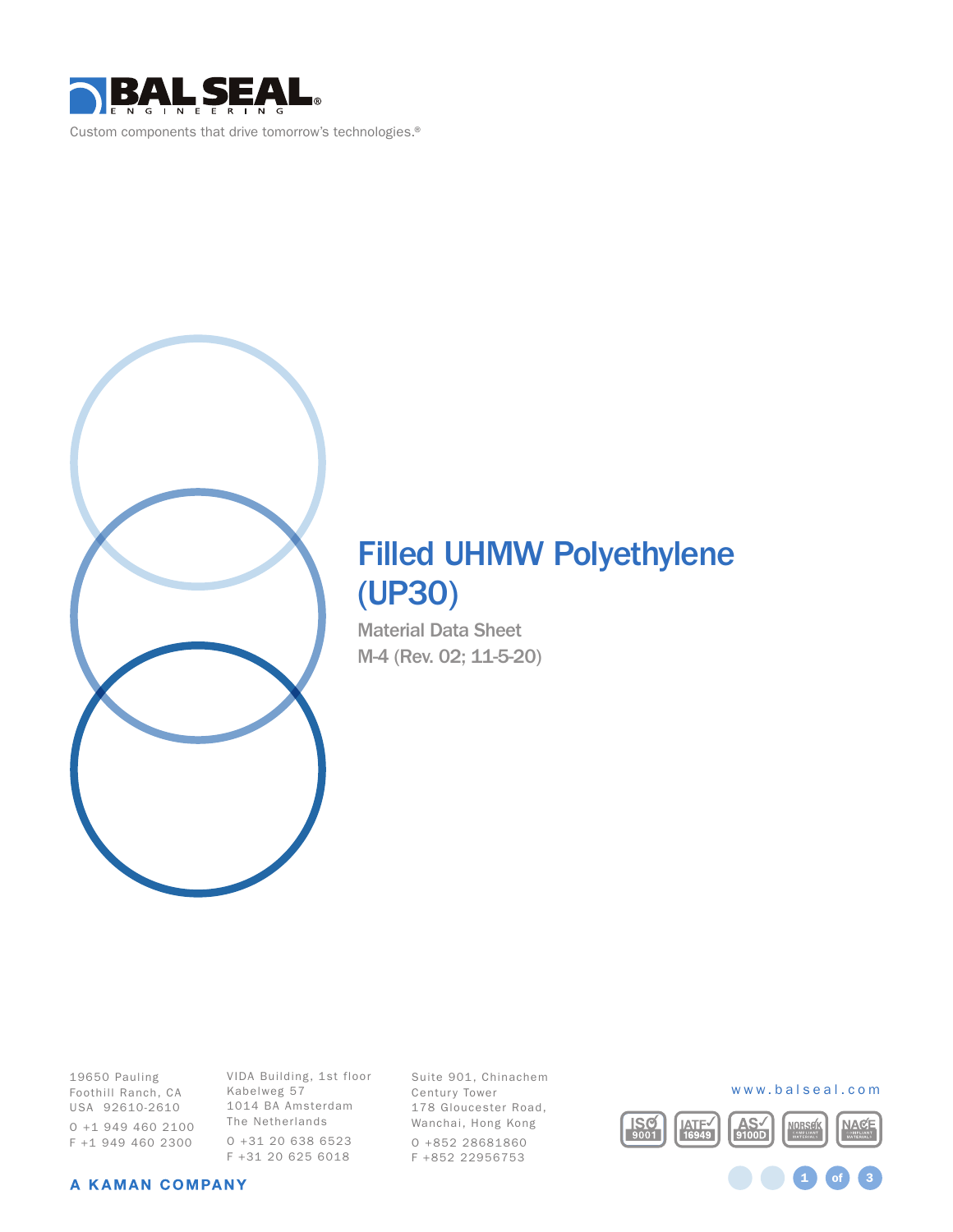#### **Overview**

UP30 is an ultra-high molecular weight (UHMW) polyethylene-based material that offers excellent sealing performance in temperatures from –450 °F to 180 °F (–268 °C to 82 °C). Its unique physical properties make it superior to PTFE-based materials in reciprocating applications sealing aqueous solutions. UP30 has been optimized for use in ultra-high performance liquid chromatography (UHPLC) pumps where long life is required.

#### Chemical Compatibility

UP30 is compatible with acids and bases. This material is compatible with most fluids.

For more compatibility information, request report TR-60A, or go to www.balseal.com/technical-library. Select Technical Reports, then select TR-60A, Chemical Compatibility Guide.

#### FDA Compliance

UP30 is FDA compatible for use in food contact. Bal Seal Engineering defines "FDA compatible" as compositions where the majority (97% or more) of the ingredients have received an FDA "safe for use in food contact" and contain no ingredients listed in the California Code of Regulations Hazardous Substance List.

#### **Color**

Gold

#### Heat Treatment

Certain seal sizes are supplied as UP30 HT. The "HT" denotes our use of a heat treatment process to limit dimensional changes. Material properties and composition remain the same.